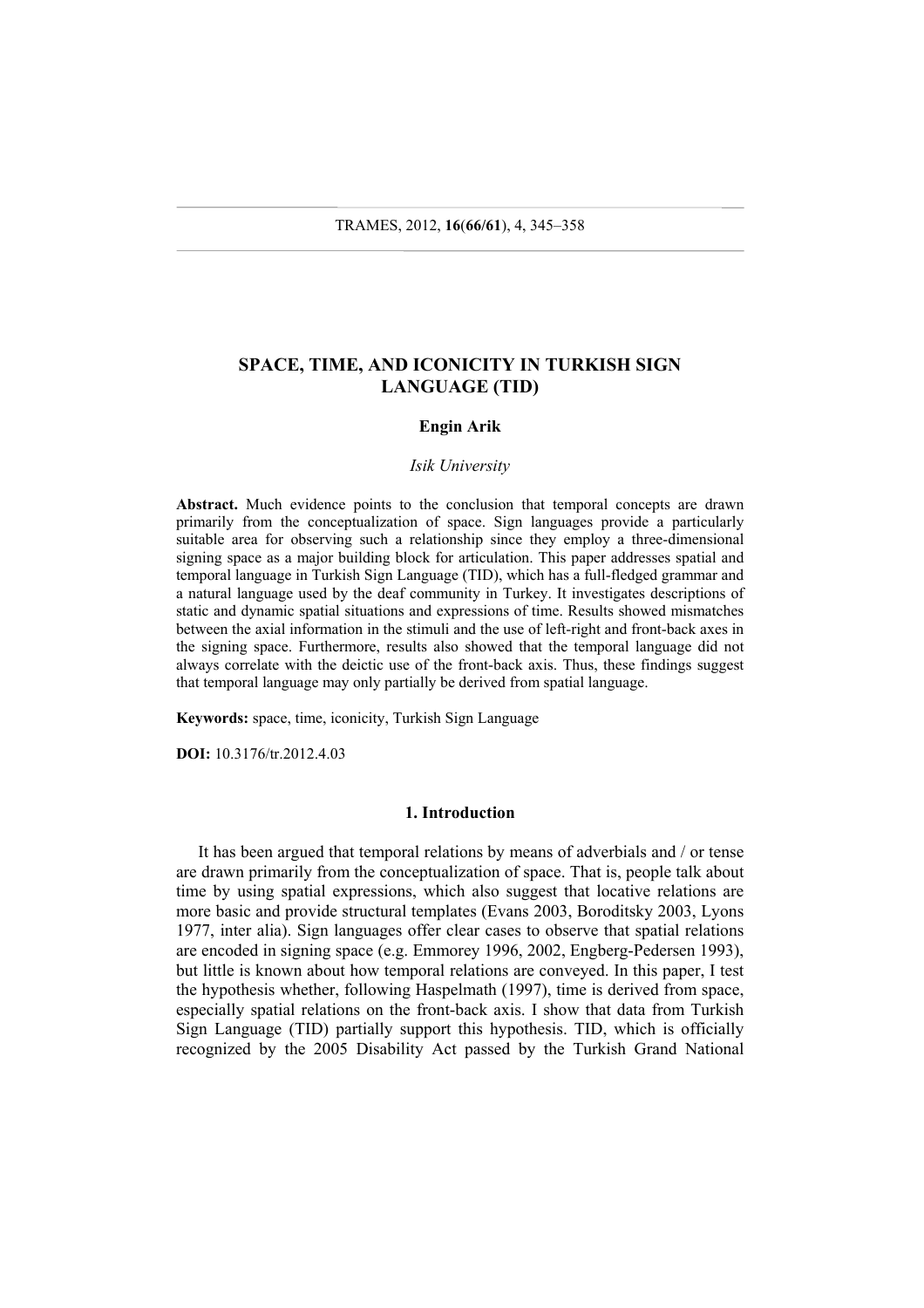Assembly, has a full-fledged grammar and a natural language used by the deaf community in Turkey.

Space is one of the basic tenets of human language and cognition (Miller and Johnson-Laird 1976). It is often assumed that spatial representations are universal. However, languages differ from each other in their linguistic representations of spatial relations of entities (for dynamic situations such as motion events see Bohnemeyer et al. 2007; for static situations see Pederson et al. 1998). For example, English uses adpositions, Turkish uses case markers, and Mayan languages use positionals (see Grinevald 2006 for an overview). Although languages differ from each other in their morphological encodings of spatial relations, natural language users use similar strategies across languages, such as Figure-Ground assignment, perspective taking, and reference frames across languages. A natural language user identifies one entity as Figure with respect to a referent object, and another as Ground (Talmy 1983:232), which is often a larger, immobile, culturally significant, and familiar object (Svorou 1994:8–12). In addition, a natural language user chooses a reference frame: egocentric or allocentric (e.g. O'Keefe and Nadel 1978, Klatzky 1998, Burgess 2006). An egocentric reference frame can be realized in two ways: (1) a viewer perspective in which speakers take their own perspective and describe the spatial relations accordingly and (2) an addressee perspective in which speakers describe the spatial relations according to the addressee's viewpoint. An allocentric reference frame can also be realized in two ways: (1) an environment-based perspective in which speakers describe the spatial relations according to fixed-bearings such as geocardinal directions and (2) a neutral perspective in which speakers describe the spatial relations according to intrinsic features of the objects.

Time is also one of the basic tenets of human language and cognition (Miller and Johnson-Laird 1976). Across languages, spatial lexemes such as adpositions and/or adverbials are also used in temporal expressions (e.g. Haspelmath 1997). Yet, (1) languages also encode temporal relations in their tense systems and (2) the use of adverbials can correlate with tense markings. For example, 'last week I will go to London' is unacceptable since last week and non-past marking on the auxiliary do not 'agree'. Typologically, grammatical markings of temporality are quite complicated. For example, Dahl (1985) argues that there are about forty-five different tense systems, which often overlap aspect and mood. It is also assumed that situations are located along a timeline which is supposed to be a straight line, hence one-dimensional, so that, according to Comrie (1985), tense is a 'grammaticalized expression of location in time'. Nonetheless, morphological markings of tense are not always obligatory. Some languages mark tense in their morphology while others such as Mandarin do not.

Since entities in spatial relations are concrete and events in temporal relations are abstract, it is often stated that time is derived from space (see Clark 1973, Lyons 1977). The fact that (some) spatial lexemes are also used in temporal expressions across languages also supports this view. However, the lexical items referring to space and time do not overlap exclusively. For example, according to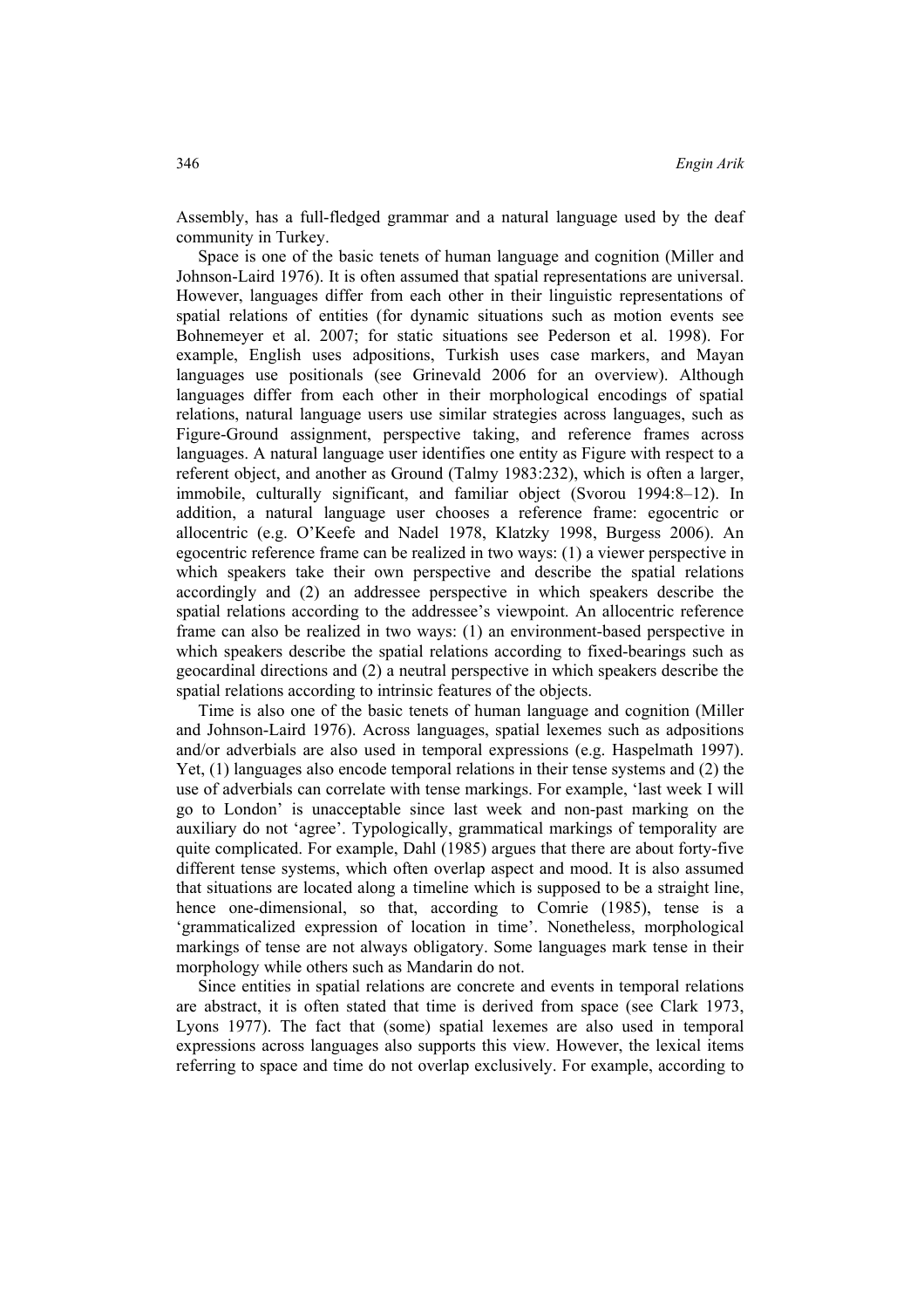Haspelmath (1997), in English, prototypical 'near' may not be used in temporal events, nor is prototypical 'soon' used in spatial relations. The ways to convey spatial and temporal relations can also differ. For example, temporal relations can be carried by special morphological markers such as tense and aspect while those markers are not used in conveying spatial relations (for a review see Tenbrink 2007: 12-37). Nonetheless, these items are often neglected in discussions.

Several hypotheses have been developed to understand the space-time relationship. For example, since time is understood one-dimensionally, whereas space is three-dimensional, one could argue that the spatial lexical items used in referring to one-dimensional spatial relations are also used in temporal relations. Moreover, in the real world, space and time are interrelated; therefore, languages lexicalize spatial terms into temporal terms (e.g. Bybee et al. 1994). One could also argue that space is basic whereas time is a metaphorical extension of space (Lakoff and Johnson 1980). That hypothesis was developed recently in the following way: There are two 'perspectives' used in temporal relations. One is the moving-time perspective in which time is understood as moving, as in 'approaching', 'coming', etc. The other one is the moving-ego perspective in which time is understood as static and the ego moves as in 'going to' (Radden 2003, Gentner 2001, Traugott 1978, Clark 1973). There is also increasing empirical evidence for these 'perspectives' alongside the front-back axis to be used in the spatial and temporal domains of language. For example, when participants are primed with one of the strategies in spatial tasks, this strategy has an effect on the participants' judgments in referring to temporal events (Casasanto and Boroditsky 2008, Núñez et al. 2006, Núñez and Sweetser 2006, Torralbo et al. 2006, Matlock et al. 2005, Gentner et al. 2002, Gentner 2001, McGlone and Harding 1998, Gentner and Imai 1992).

The reported studies above are done on spoken languages which use the auditory modality. But do these findings account for the spatial and temporal expressions in the other modalities? In this paper, I aim to answer this question by studying a sign language, Turkish Sign Language (TID), which uses the visual-gestural modality.

## **2. Current study**

Signers use the space in front of them and their body in articulation. Importantly, they represent space by using their signing space (e.g. Emmorey 2002). Previous observations suggest that temporal expressions are also made systematically by using the signing space (for American Sign Language see Friedman (1975), Cogen (1977)). Engberg-Pedersen (1993) and Emmorey (2002) claim that there are five timelines in Danish and American Sign Languages: deictic, anaphoric, sequence, mixed timelines, and the calendar plane. For them, the sequence timeline lies from left to right whereas the deictic and mixed timelines are front-back. The anaphoric timeline is horizontal and diagonal while the calendar plane is both left-right and vertical in the signing space. In the current study, I focus on the deictic timeline which is front-back in relation to mainly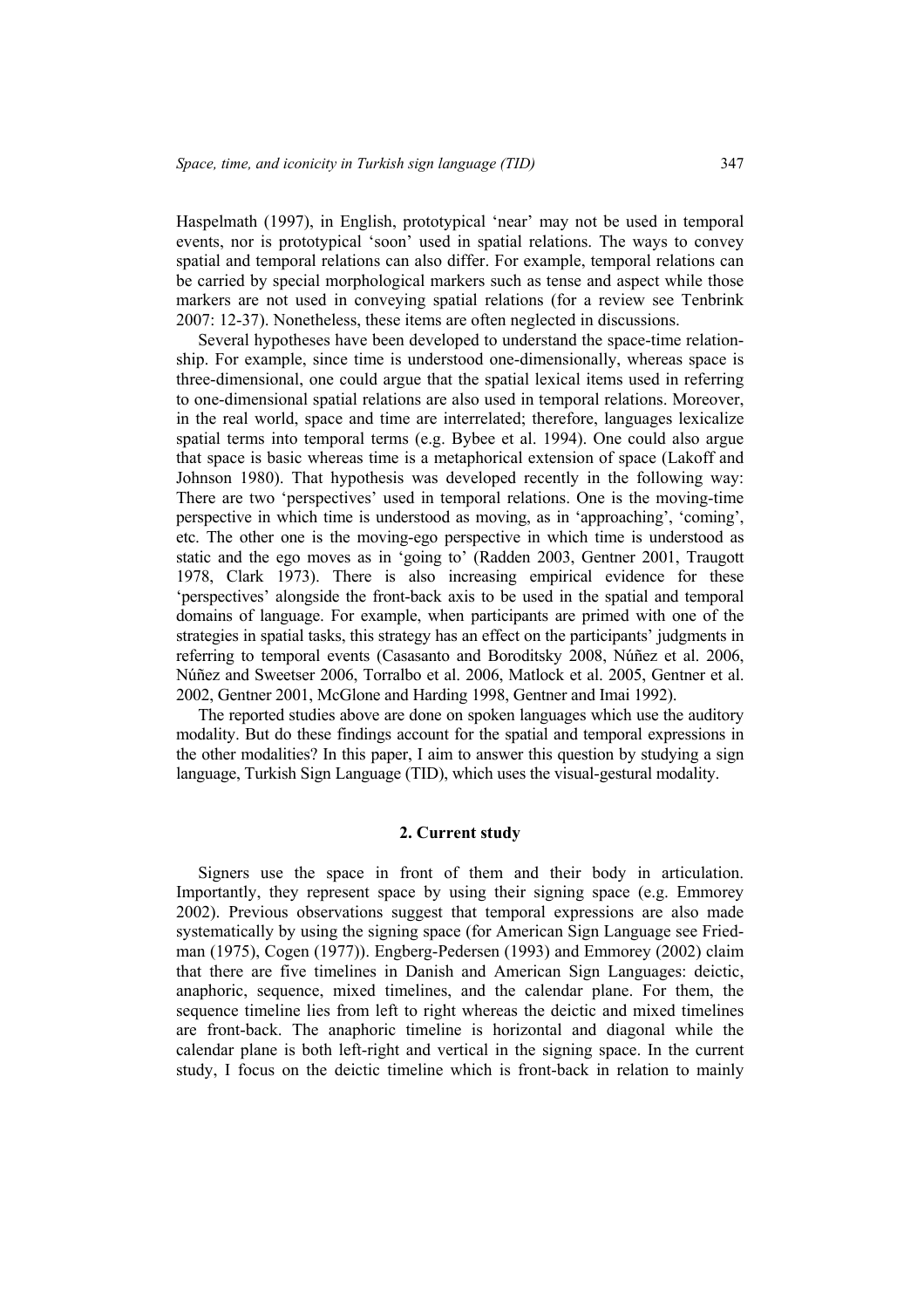lexical items in relation to temporal expressions. I leave the use, if there is any, of the sequence timeline, from left to right, to future research.

On the basis of the current literature I develop the following hypotheses: (i) Temporal language is derived, especially, from the spatial front-back axis, which directly maps the situations in the real space and (ii) Some lexemes used in spatial relations are also used in temporal language.

## **3. Spatial relations in TID**

In this section I focus on the use of the left-right and front-back axes in TID signing space in describing spatial relations since these axes, especially the frontback axis, arguably, provide the spatial base for time. Based on findings from experimental data on static and dynamic spatial situations, I show that the spatial language of a visuo-spatial language, such as TID, is more complex than often assumed. For example, in TID descriptions, two objects located on a lateral axis can be represented either on the left-right axis or the front-back axis in the signing space. The findings reported here suggest that the spatial front-back axis may not be the only template for temporal relations.

In order to understand the linguistic encodings of space by focusing on the use of axes in signing space I designed a set of experiments. These experiments were conducted in several signed and spoken languages and the results were published elsewhere (Arik, 2009, 2010a, 2010b, 2011, to appear). In the static experiment, spatial information is controlled as much as possible. TID signers ( $n = 12$ ; 3 females, 9 males; all native Deaf signers) are asked to give spatial descriptions of objects in different arrangements in a total of twelve static situations. In each situation, the objects are located on different axes (lateral and sagittal), and have several configurations (face each other, face different directions, and face the same direction).

Figure 1 shows object location arrangements: on the lateral (left-right) axis such as (b) and (d); on the sagittal (front-back) axis such as (a) and (c). In addition, there were several arrangements of object orientations. Thus, in (a) objects face each other; in (b) and (c) objects face the same directions; in (d) objects face different directions.

In the dynamic space experiment, spatial information is also manipulated. TID signers ( $n = 8$ ; 4 females, 4 males; all native Deaf signers) describe a total of thirty-three motion events in which objects are in different arrangements. In each event, similar to the static experiment, the objects are located on either the lateral or sagittal axis, and the animate objects such as dolls have configurations: facing each other, facing different directions, and facing the same direction.

Figure 2 shows one of the testing items in the dynamic experiment. In this stimulus, there are two dolls (male and female) located on the sagittal axis and facing each other. The illusion of motion is made by the motion picture technique of sequencing more than six shots of the event in iMovie and saving them as a movie file. The situation is created as if the male doll was moving towards the female doll.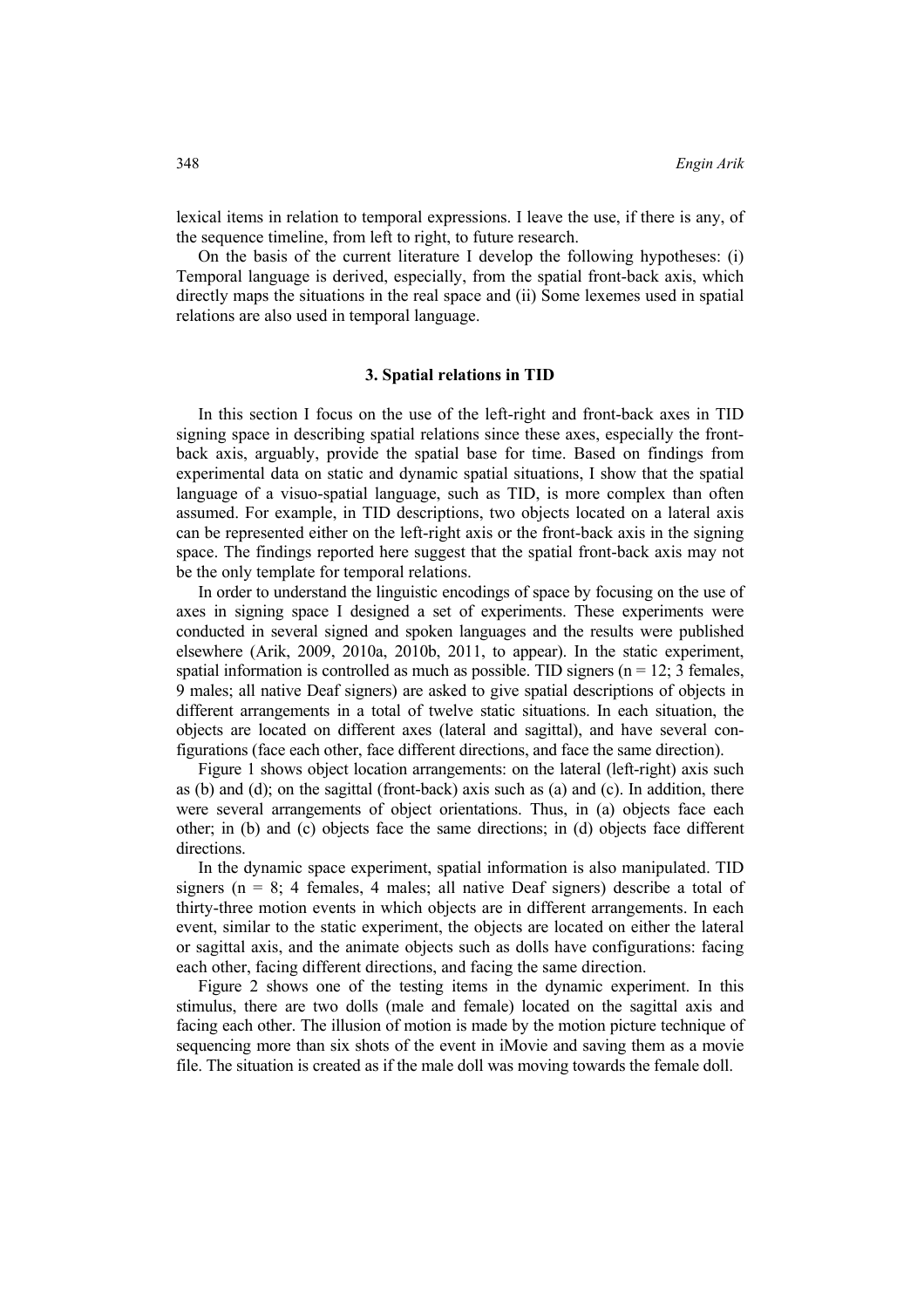

**Figure 1.** Testing item samples from the static space experiment.



**Figure 2.** Three still frames from one of the dynamic experiment testing item.

The descriptions are coded on the basis of matching criteria. Consider Figure 1d in which two trucks are located on the lateral axis and facing different directions. When the participant describes this picture by using the left-right axis in their signing space (Axis = x, Reference frame = Egocentric), the description is coded as 'match'; otherwise it is coded as 'mismatch' (e.g., Axis = y, Reference frame = Allocentric). As a result, I found mismatches between the input information and the description in 32% of the data from the static space experiment and 26% of the data from the dynamic space experiment. Crucially, the mismatches did not statistically correlate with either locational or orientational information. In addition, perspective was not marked linguistically.

Content analysis of the data shows that, in TID, there is essentially more than one way to represent a static spatial configuration of the objects. Let me give a detailed description of TID spatial language. Consider the picture in Figure 3. In the data, two rather different descriptions appear. In one, the TID signer in example (1) uses the left-right axis of her signing space and orients the animals toward her left. Her use of axes matches the axial information from the picture. In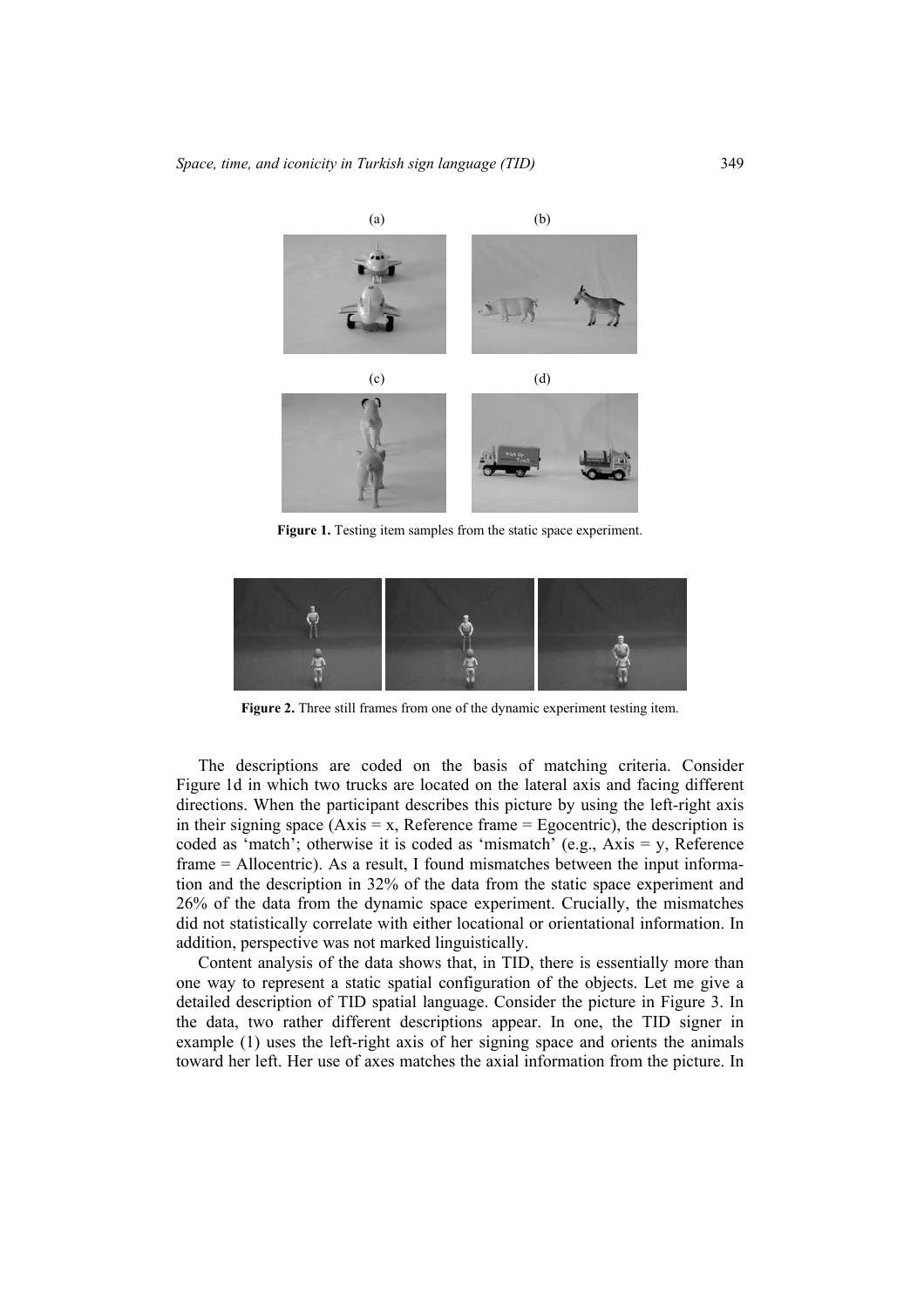the other, the TID signer in example (2) uses the front-back axis of her signing space and orients the animals toward the distal region. Her use of axes does not match the axial information in the stimulus. Nevertheless, both descriptions are acceptable according to the judgments of the participants and informants, unmarked in terms of perspective, and functionally equivalent to each other in TID; therefore, there were no performance errors.<sup>1</sup>



**Figure 3.** The static experiment testing item for the data in (1) and (2).



<sup>1</sup> Transcription conventions: SMALL CAPITAL LETTERS=sign glosses given in English, RH=right hand, LH=left hand, #=fingerspelling, CL=verbs of location, motion, and orientation,  $=$ continuous sign, static=stationary/not moving, <sub>move to</sub>  $=$ in motion.

l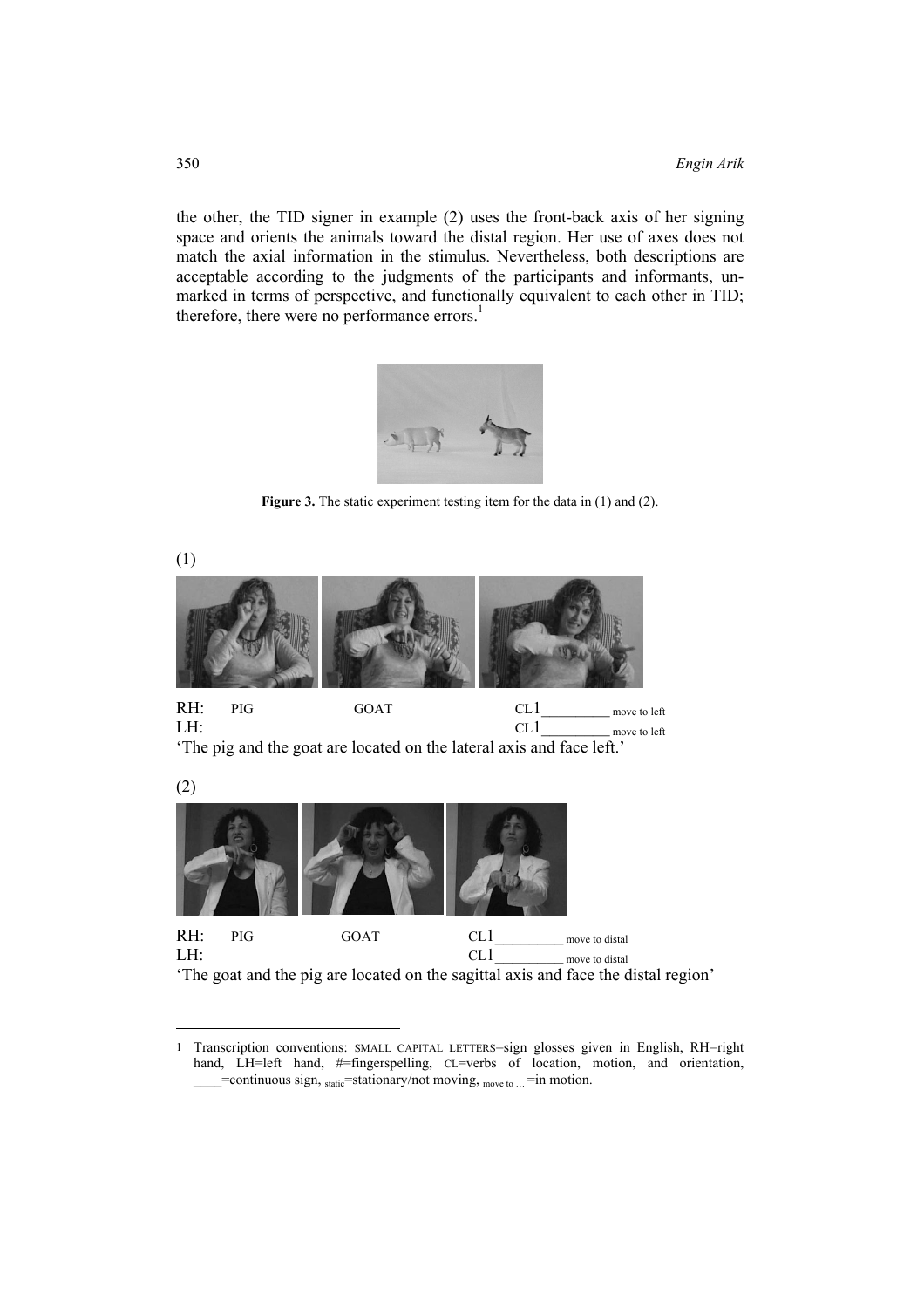In TID there is also more than one way to represent a dynamic spatial configuration of the objects. Consider the stimulus in Figure 4. In the data, there are two ways of describing that stimulus. Still frames below only give the targeted part of the description for the sake of simplicity. The TID signer in example (3) uses the front-back axis (y) of his signing space whereas the TID signer in example (4) uses the left-right axis (x) of his signing space. While (3) matches the motion information with respect to the axes in the stimulus, (4) does not. Note that, as for the static data, both are acceptable according to the judgments of the participants and informants, unmarked in terms of perspective, and functionally equivalent to each other in TID.



**Figure 4.** The dynamic testing item in which two dolls are located on a sagittal axis, face different directions, and the female doll moves toward the proximal region. The data are shown in (3) and (4).

(3)



RH: CL1

LH: CL1\_\_\_\_\_\_\_\_\_\_\_\_\_\_\_\_\_\_\_static\_\_\_\_\_\_\_\_

'(The girl and the boy) are located on the sagittal axis and the girl goes away from him'

(4)



LH: CL1\_\_\_\_\_\_\_\_\_\_\_\_\_\_\_\_\_\_\_\_\_\_\_\_\_\_\_\_\_\_\_\_\_\_static

'(The girl and the boy) are located on the lateral axis and the girl goes away from him'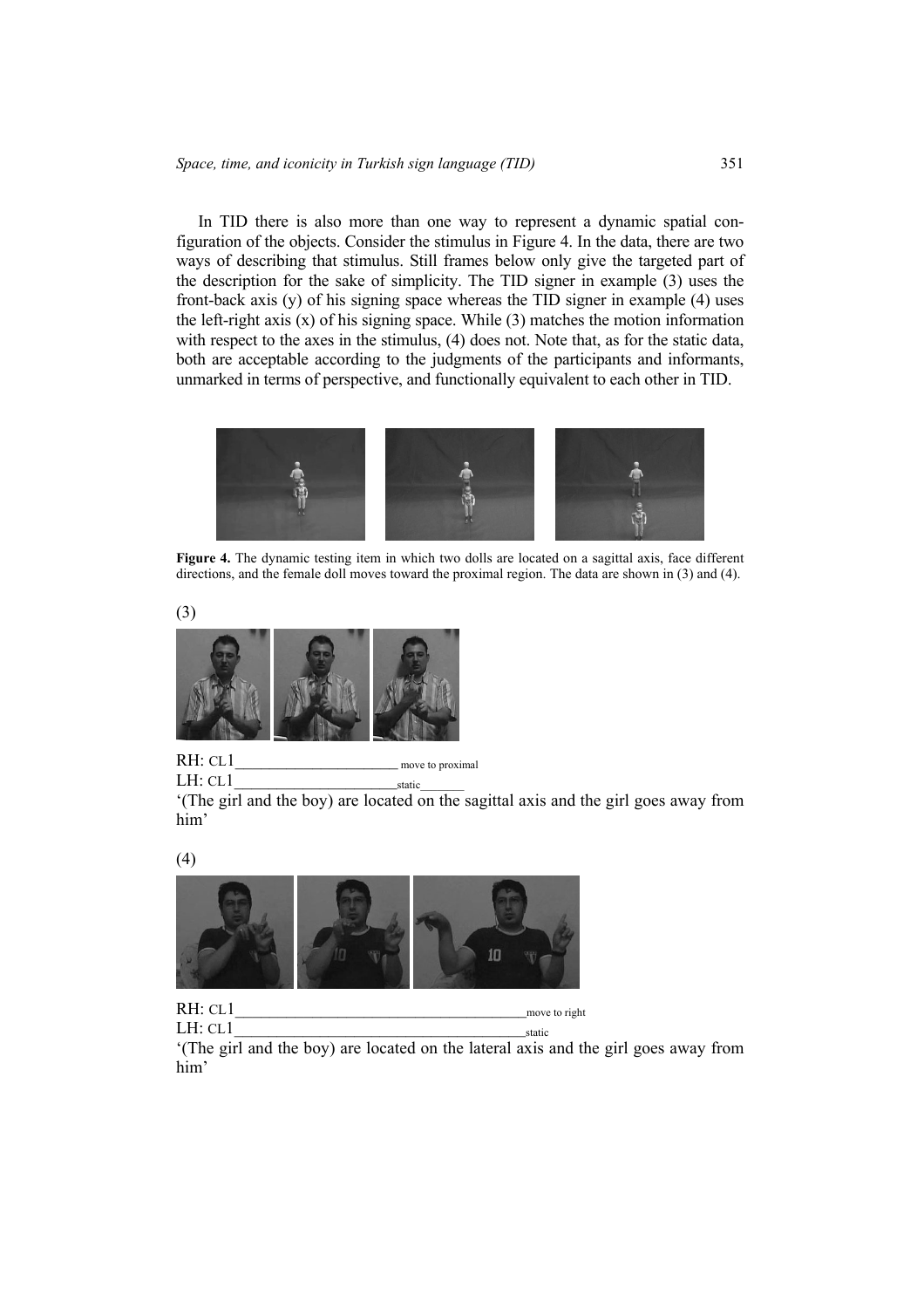This section has shown how the axes are used in TID spatial language. The findings from the experiments on the static and dynamic event descriptions show that the left-right and the front-back axes do not exactly map the situations in the real space. Hence, the signing space itself is more complex than has been claimed before. I argue that the spatial geometry is not identical in perception/conceptualization and in the spatial language. But can the spatial use of the front-back axis in TID be a source for the temporal language? In the next section, I provide language-internal data to show how and when temporal language and spatial language are related linguistically.

### **4. Temporal relations in TID**

In order to test the second hypothesis I elicited data from the TID signers. The data came from 14 native signers who are deaf and active in their deaf community. The entire corpus consisted of 40+ hours of digitized and transcribed utterances, grammaticality and acceptability judgments, storytelling, and life stories. In the following, I give examples for the deictic use of space in TID temporal language, mainly lexical items. TID uses the deictic front-back axis in referring to several temporal expressions. Some of these are lexical items.

(5)



before yesterday behind

(6)



now today here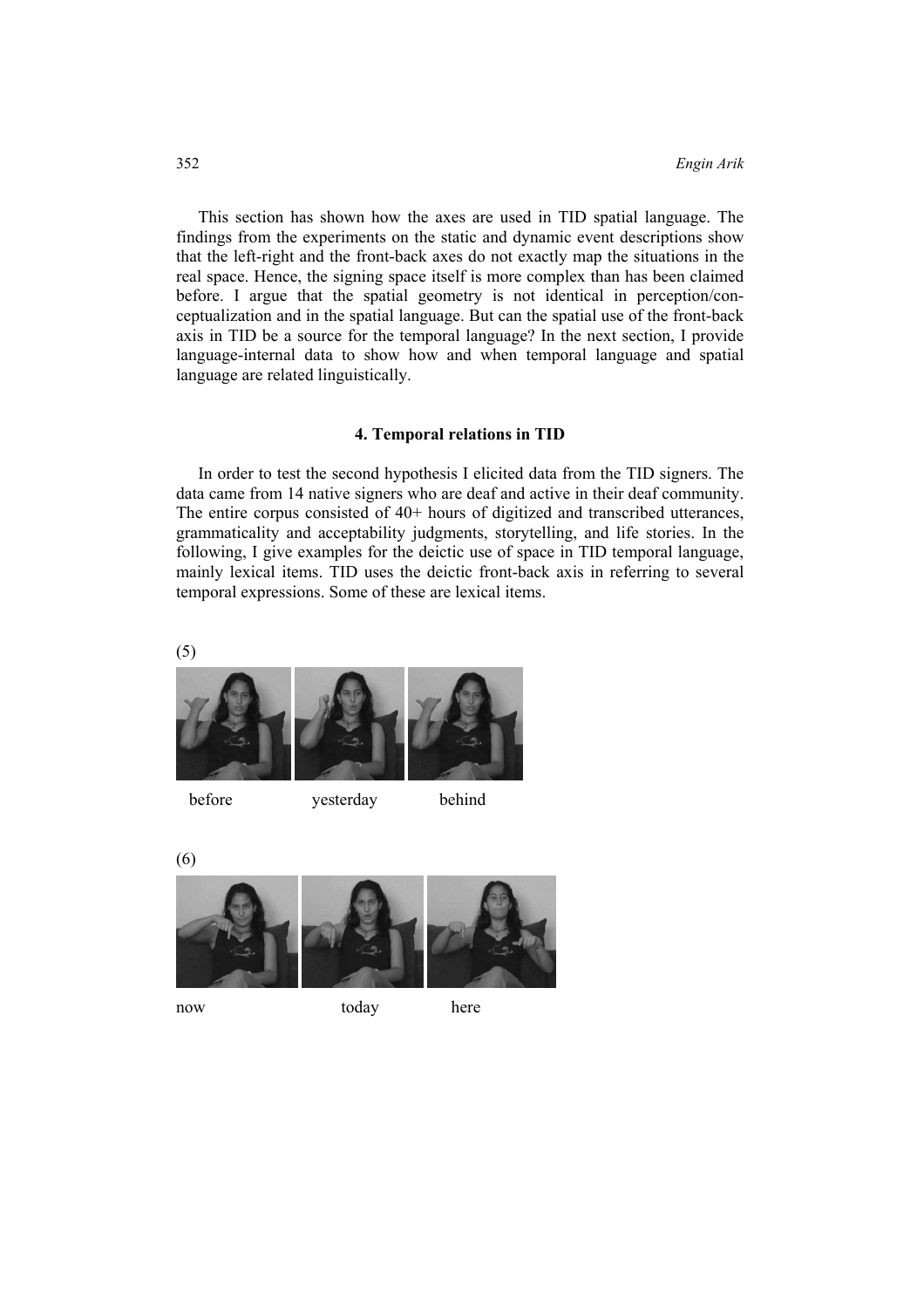(7)



For example, BEFORE, YESTERDAY, and BEHIND are articulated in back as shown in  $(5)$ ; NOW, TODAY, and HERE in the proximal front as shown in  $(6)$ ; whereas, AFTER, TOMORROW, and THERE are articulated in the distal front in the signing space as shown in (7).

Moreover, when some of these signs are used to modify time expressions, there is again a correlation with the 'deictic' front-back axis in the signing space. For example, BEFORE in TWO DAY BEFORE 'two days ago', TWO WEEK BEFORE 'two weeks ago', FOUR MONTHS BEFORE 'four months ago', and THREE YEAR BEFORE 'three years ago' is always a backward sign whereas AFTER in TWO DAY AFTER 'two days later', TWO WEEK AFTER 'two weeks later', FOUR MONTH AFTER 'four months later', and THREE YEARS AFTER 'three years later' is always forward in the signing space. (8) shows how TID signers sign 'two weeks ago' and (9) shows how TID signers sign 'two months later'.

(8)



TWO WEEK BEFORE 'two weeks ago'





two month after 'two months later'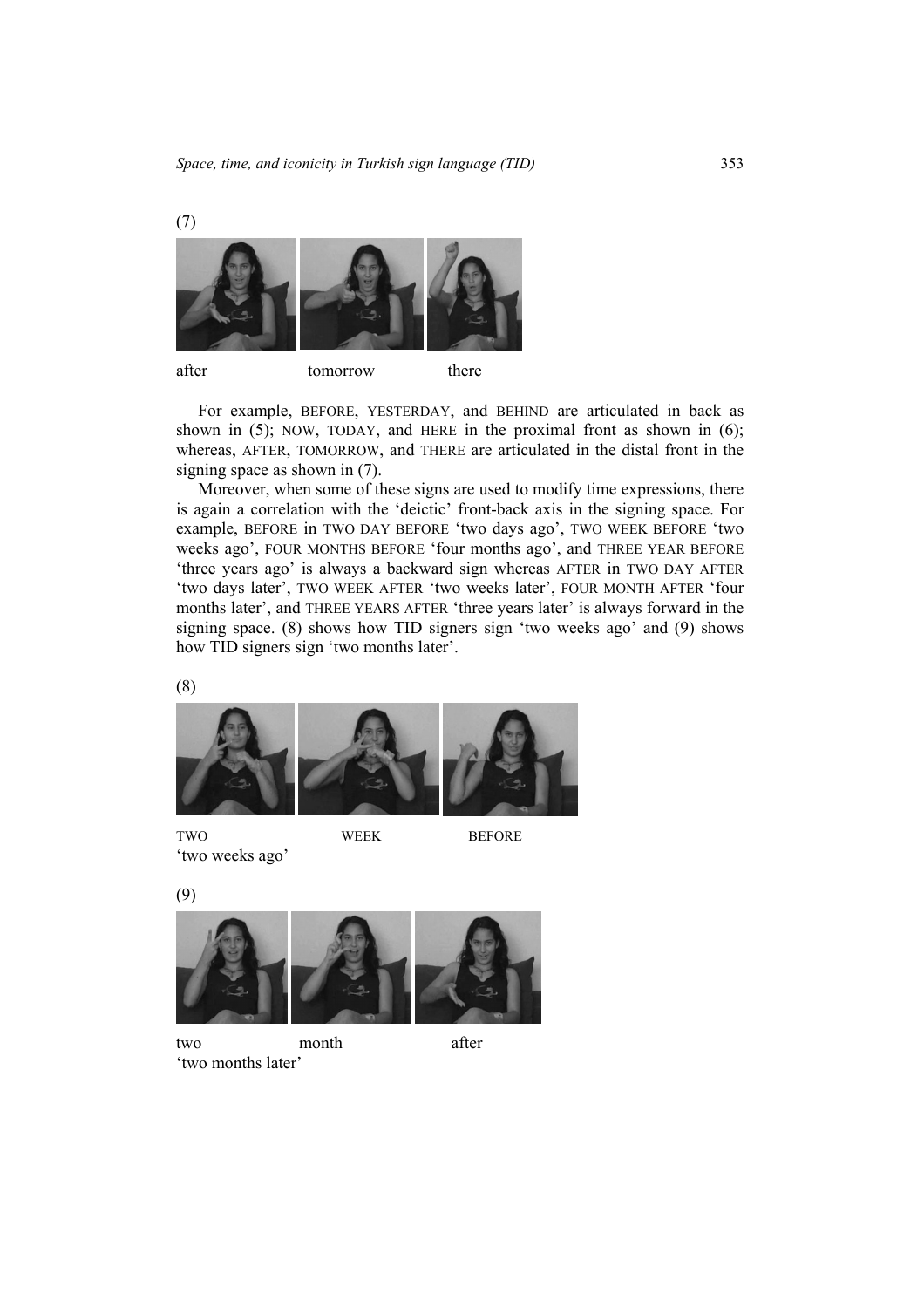On the basis of the above data, one could argue that there are temporal expressions in TID lexicalized with respect to the signers' body; therefore, temporality might be conceptualized 'deictically'. However, time expressions do not consist of the above examples only. Crucially, the other domains of TID temporal language do not use the 'deictic' front-back axis. For example, the names of hours, days, months, seasons, and years are not correlated with respect to space. (10) presents three examples: Monday, Tuesday, and Wednesday. Notice that there is no correlation among the articulations of these signs with respect to the front-back axis in the signing space. (11) presents three examples: January, February, and March. Again, the articulations of these signs have nothing to do with the front-back axis.

(10)



monday tuesday wednesday

(11)



january february march So far, I have presented the data with regard to time expressions and temporal adverbials. How a natural language expresses clause-level temporality is also, unquestionably, related to temporal language. Thus, I have also analysed the tense domain of TID temporals with respect to spatial axes. What I found is that there is no overt tense marker in TID morphology. It appears that TID does not use lexical items or manual morphological markers to mark tense. It also appears that there was no systematic use of nonmanual markers such as head nod, eyebrow raising, body lean and so on, to mark tense. Yet, future research is needed to analyse whether there are some restrictions on the use of nonmanual markers in relation to tense. For example, I SCHOOL GO can refers to an event that happened before the articulation or will happen after the articulation. (12) presents how TID signers sign 'I went to school' while (13) presents how they sign 'I will go to school'. Notice that there is no morphological difference, i.e. manual and / or nonmanual marking, between the two expressions. When a temporal adverbial such as 'yesterday' in past tense or 'tomorrow' in future tense is in use, there is no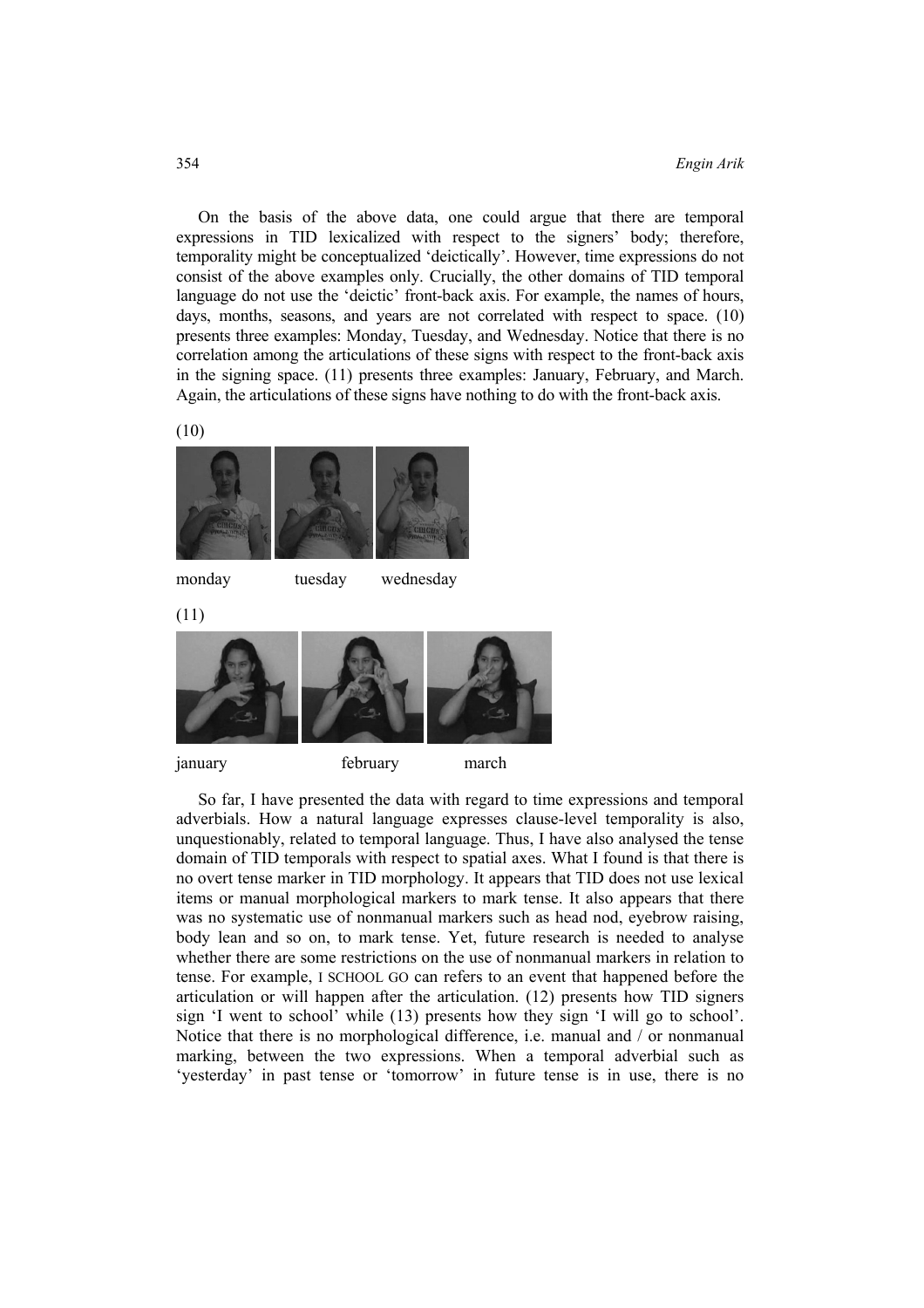morphological marking for the tense. Nor is the use of signing space correlated with the 'deictic' front-back. (14) and (15) present the data.

(12)



i school go 'I went to school'

(13)



i school go 'I will go to school'

(14)



yesterday school go 'I went to school yesterday'

(15)



i tomorrow school go 'I will go to school tomorrow'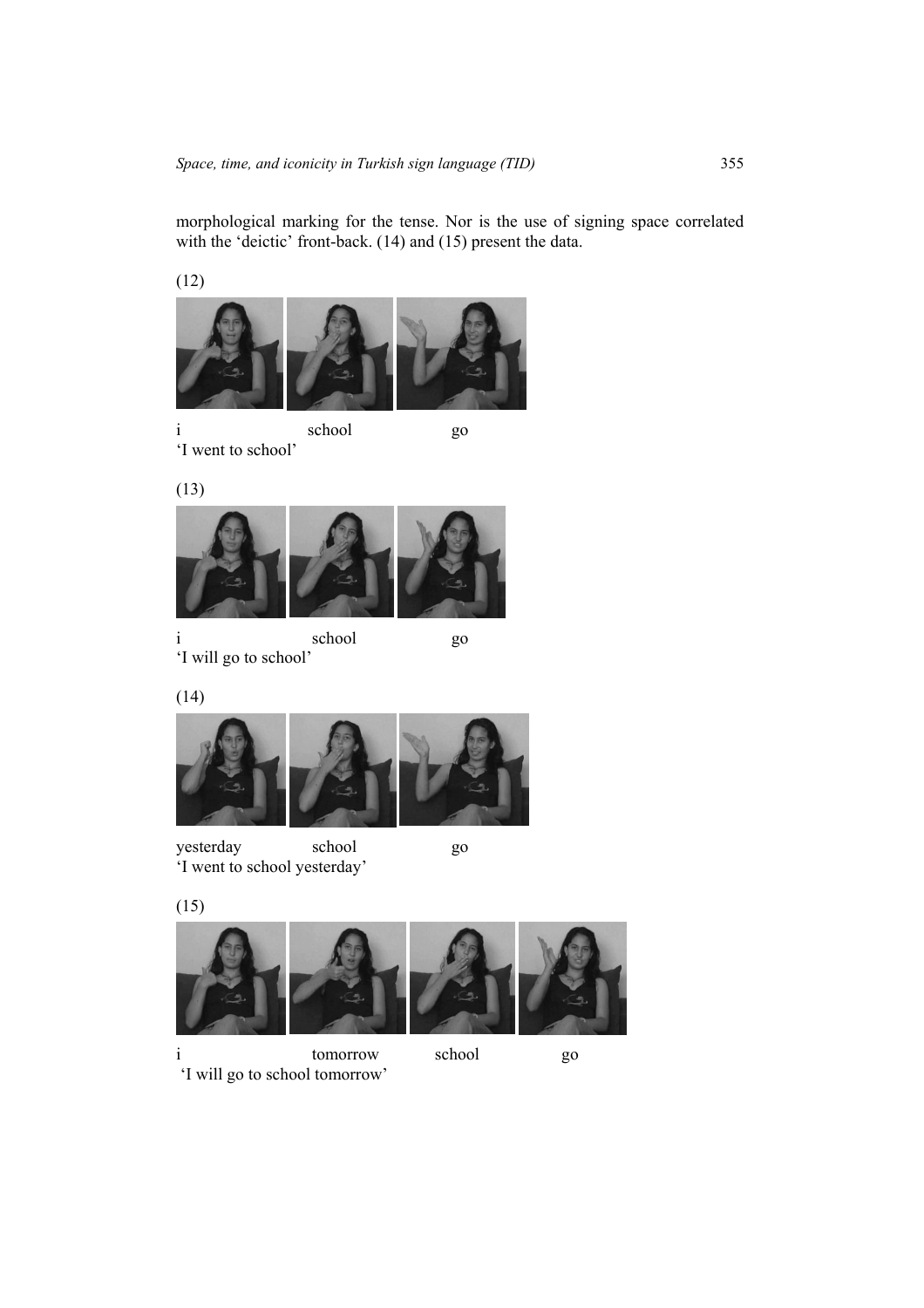The data above have shown that in TID in some domains of temporal language, e.g. lexical items such as 'before', 'yesterday', and 'behind', the surface correlations between the spatial and temporal language can be found in the front-back axis of the signing space. But, in the other domains of TID temporal language, e.g. the names of time concepts such as 'January', 'Monday', and tense marking, there are no correlations with respect to spatial language and the signing space. Hence, these findings partially support the hypothesis at the lexical level but not at the domain level.

Taken together, the experimental findings and elicitations partially support the hypothesis that time is an extension of space such that the front-back axis of space also encodes temporal relations when one takes the domains entirely. The use of axes in TID, which uses space grammatically, in the spatial domain is complex and may not be a primitive for another domain such as time. Yet, some of the lexical items are used deictically and provide a correlation between space and time.

#### **5. Conclusion**

Is the (spatial) front-back axis the only source for the temporal language? Some studies on spoken languages suggest so. In this paper, I questioned that claim and tested the hypothesis in a visual gestural language, TID. Experimental data and language-internal evidence from TID suggest that temporal and spatial language may not be derived from each other but they share some properties at the lexical level with respect to deixis. This is not surprising since crosslinguistic studies indicate that some, but not all, spatial lexemes can be used in the temporal language. There is also evidence that brain-damaged subjects process the prepositions used in both the spatial and temporal domains of English differently. For example, the assessments of the use of English prepositions in the spatial and temporal domain indicate that the knowledge may be intact in one domain but not the other (Kemmerer 2005). The linguistic encodings of space and time also differ from each other in their structure. For example, typologically, locational information is mostly encoded in NPs and not in predicates, with the exception of the socalled positionals, e.g. standing and sitting (Newman 2002). However, temporal information can be encoded both in NPs and in predicates.

#### **Acknowledgments**

This study is closely related to my dissertation project supported in part by NSF grant (BCS-0345314) awarded to Ronnie Wilbur, the Linguistics Program at Purdue University, the Lynn Fellowship, and the Bilsland Dissertation Fellowship given by Purdue Graduate School. This study is also supported by Isik University (BAP Project No. 12A13).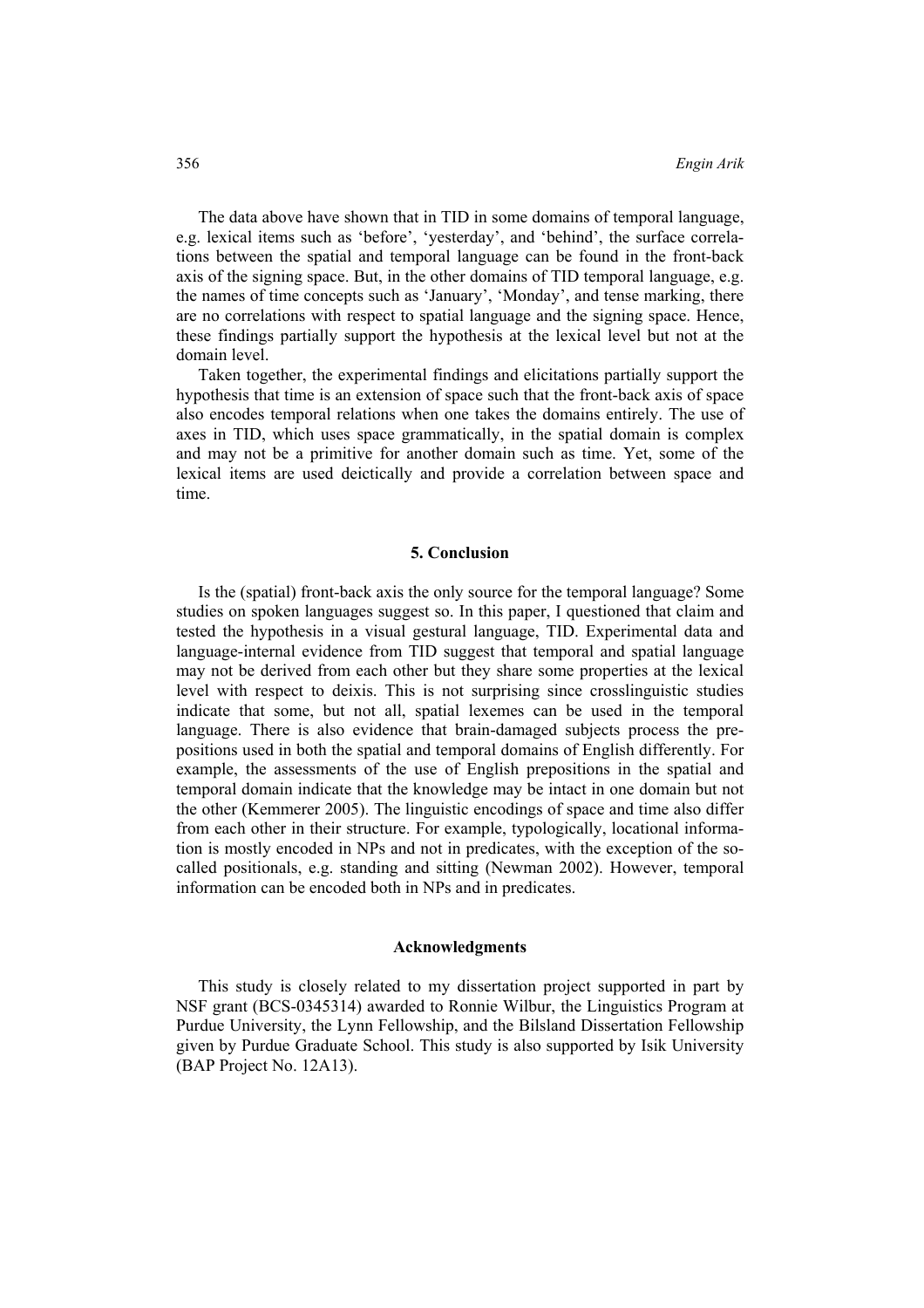*Space, time, and iconicity in Turkish sign language (TID)* 357

Address:

Engin Arik Psychology Department Isik University FEF AMF202 34980 Sile Istanbul, Turkey Tel.: +90 216 528 7167 E-mail: enginarik@enginarik.com

### **References**

- Arik, Engin (2009) *Spatial language: insights from sign and spoken languages*. PhD Dissertation. West Lafayette, IN: Purdue University.
- Arik, Engin (2010a) *A crosslinguistic study of the language of space: sign and spoken languages*. Newcastle upon Tyne, UK: Cambridge Scholars Publishing.
- Arik, Engin (2010b) "Describing motion events in sign languages". *Poznań Studies in Contemporary Linguistics* 46, 4, 367–390.
- Arik, Engin (2011) "Left/right and front/back in sign, speech, and co-speech gestures across languages: what do data from Turkish Sign Language, Croatian Sign Language, American Sign Language, Turkish, Croatian, and English reveal?". *Poznań Studies in Contemporary Linguistics* 47, 3, 442–469.
- Arik, Engin (2012, in press) "Expressions of space during interaction in American Sign Language, Croatian Sign Language, and Turkish Sign Language". *Poznań Studies in Contemporary Linguistics*.
- Bohnemeyer, Jurgen, Nicholas Enfield, James Essegbey, Iraide Ibarretxe-Antunano, Sotaro Kita, Friederike Lupke, and Felix K. Ameka (2007) "Principles of event segmentation in language: the case of motion events". *Language* 83, 495–532.
- Boroditsky, Lera (2003) "Linguistic relativity". In *Encyclopedia of cognitive science*. Lynn Nadel, ed. London: MacMillan Press.
- Burgess, Neil (2006) "Spatial memory: how egocentric and allocentric combine". *Trends in Cognitive Sciences* 10, 2, 551–557.
- Bybee, Joan, Revere Perkins, and William Pagliuca (1994) *The evolution of grammar: tense, aspect, and modality in the languages of the world*. Chicago: University of Chicago Press.
- Casasanto, Daniel and Lera Boroditsky (2008) "Time in the mind: using space to think about time". *Cognition*, 106 579–593.
- Clark, Herbert H. (1973) "Space, time, semantics, and the child". In *Cognitive development and the acquisition of language*. Timothy E. Moore, ed. New York: Academic Press.
- Cogen, Cathy (1977) "On three aspects of time expression in ASL". In *On the other hand: new perspectives on American Sign Language*. Lynn A. Friedman, ed. New York: Academic Press.
- Comrie, Bernard (1985) *Tense*. New York: Cambridge University Press.
- Dahl, Osten (1985) *Tense and aspect systems*. New York: Basil Blackwell Inc.
- Emmorey, Karen (1996) "The confluence of space and language in signed languages". In *Language and space.* Paul Bloom, Mary Peterson, Lynn Nadel, and Merrill Garrett, eds. Cambridge, MA: MIT Press.
- Emmorey, Karen (2002) *Language, cognition, and the brain: insights from sign language research*. Mahwah, NJ: Lawrence Erlbaum and Associates.
- Engberg-Pedersen, Elisabeth (1993) *Space in Danish Sign Language: the semantics and morphosyntax of the use of space in a visual language.* Hamburg: Signum-Verlag.
- Evans, Vyvyan (2003) *The structure of time: language, meaning and temporal cognition*. Philadelphia, PA: Benjamins.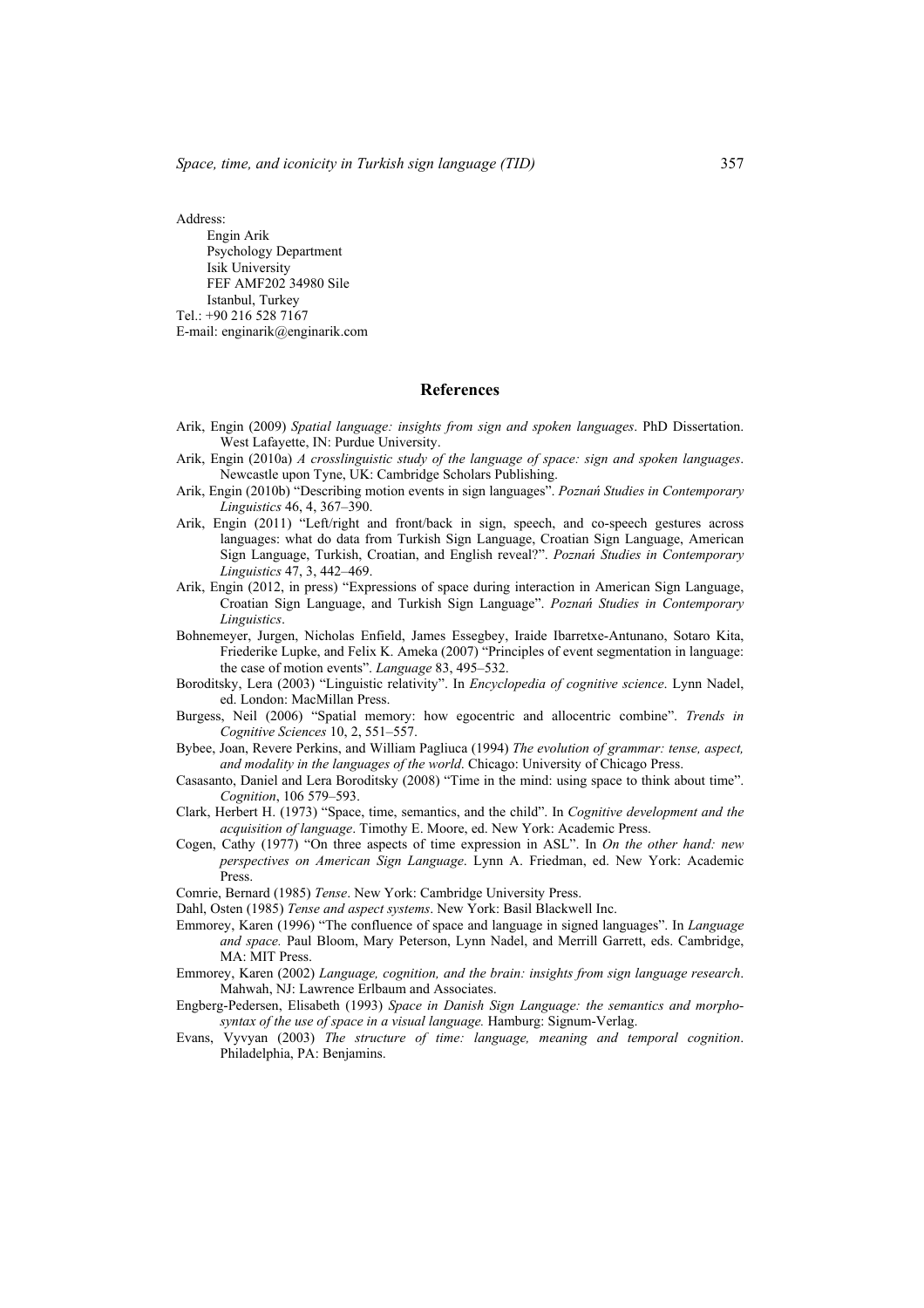Friedman, Lynn A (1975) "Space, time, and person reference in American Sign Language". *Language* 51, 940–961.

- Gentner, Dedre (2001) "Spatial metaphors in temporal reasoning". In *Spatial schemas and abstract thought.* Merideth Gattis, ed. Cambridge, MA: MIT Press.
- Gentner, Dedre and Lera Boroditsky (2002) "As time goes by: Evidence for two systems in processing space $\rightarrow$ time metaphors". *Language and Cognitive Processes* 17, 5, 537–565.
- Gentner, Dedre and Mutsumi Imai (1992) "Is the future always ahead? Evidence for systemmappings in understanding space-time metaphors". *Proceedings of the Fourteenth Annual Conference of the Cognitive Science Society*. Bloomington, IN: Lawrence Erlbaum.
- Grinevald, Collette (2006) "The expression of static location in a typological perspective". In *Space in languages: linguistic systems and cognitive categories.* Maya Hickmann and Stéphane Robert, eds. Philadelphia, PA: Benjamins.
- Haspelmath, Martin (1997) *From space to time: temporal adverbials in the world's languages*. Munich and Newcastle: Lincom Europa.
- Kemmerer, David (2005) "The spatial and temporal meanings of English prepositions can be independently impaired". Neuropsychologia 43, 797–806.
- Klatzky, Roberta L (1998) "Allocentric and egocentric spatial representations: definitions, distinctions, and interconnections". In *Spatial cognition – an interdisciplinary approach to representation and processing of spatial knowledge*. Christian Freksa, Christopher Habel, and Karl F. Wender, eds. Berlin: Springer-Verlag.
- Lakoff, George and Mark Johnson (1980) *Metaphors we live by*. Chicago: University of Chicago Press.
- Lyons, John (1977) *Semantics*: Vol. 2. Cambridge: Cambridge University Press.
- Matlock, Teenie, Michael Ramscar, and Lera Boroditsky (2005) "On the experiential link between spatial and temporal language". *Cognitive Science* 29, 655–664.
- McGlone, Matthew S. and Jennifer L. Harding (1998) "Back (or forward?) to the future: the role of perspective in temporal language comprehension". *Journal of Experimental Psychology: Learning, Memory, and Cognition* 24, 5, 1211–1223.
- Miller, George A. and Philip N. Johnson-Laird (1976) *Language and perception*. Cambridge, MA: The Belknap Press of Harvard University Press.
- Newman, John (2002) *The linguistics of sitting, standing, and lying*. Philadelphia, PA: Benjamins.
- Núñez, Rafael E. and Eve Sweetser (2006) "With the future behind them: convergent evidence from Aymara language and gesture in the crosslinguistic comparison of spatial construals of time". *Cognitive Science* 30, 401–450.
- Núñez, Rafael E., Benjamin A. Motz and Ursula Teuscher (2006) "Time after time: The psychological reality of the ego- and time-reference-point distinction in metaphorical construals of time". *Metaphor and Symbol* 21, 3, 133–146.
- O'Keefe, John and Lynn Nadel (1978) *The hippocampus as a cognitive map*. Oxford: Clarendon Press.
- Pederson, Eric, Eve Danziger, David Wilkins, Stephen C. Levinson, Sotaro Kita, and Gunter Senft (1998) "Semantic typology and spatial conceptualization". *Language* 74, 557–589.
- Radden, Günter (2003) "The metaphor TIME AS SPACE across languages". *Zeitschrift für Interkulturellen Fremdsprachenunterricht* 8, 2–3, 226–239.
- Svorou, Soteria (1994) *The grammar of space*. Amsterdam: Benjamins.
- Talmy, Leonard (1983) "How language structures space". In *Spatial orientation: theory, research, and application*. Herbert L. Pick and Linda P. Acredolo. New York: Plenum Press.
- Tenbrink, Thora (2007) *Space, time, and the use of language: an investigation of relationships.* New York: Mouton de Gruyter.
- Torralbo, Ana, Julio Santiago, and Juan Lupianez (2006) "Flexible conceptual projection of time onto spatial frames of reference". *Cognitive Science* 30, 745–757.
- Traugott, Elizabeth C. (1978) "Spatio-temporal relations". In *Universals of human language*. *Vol. 3*: *Word structure*. J. H. Greenberg, ed. Stanford, CA: Stanford University Press.